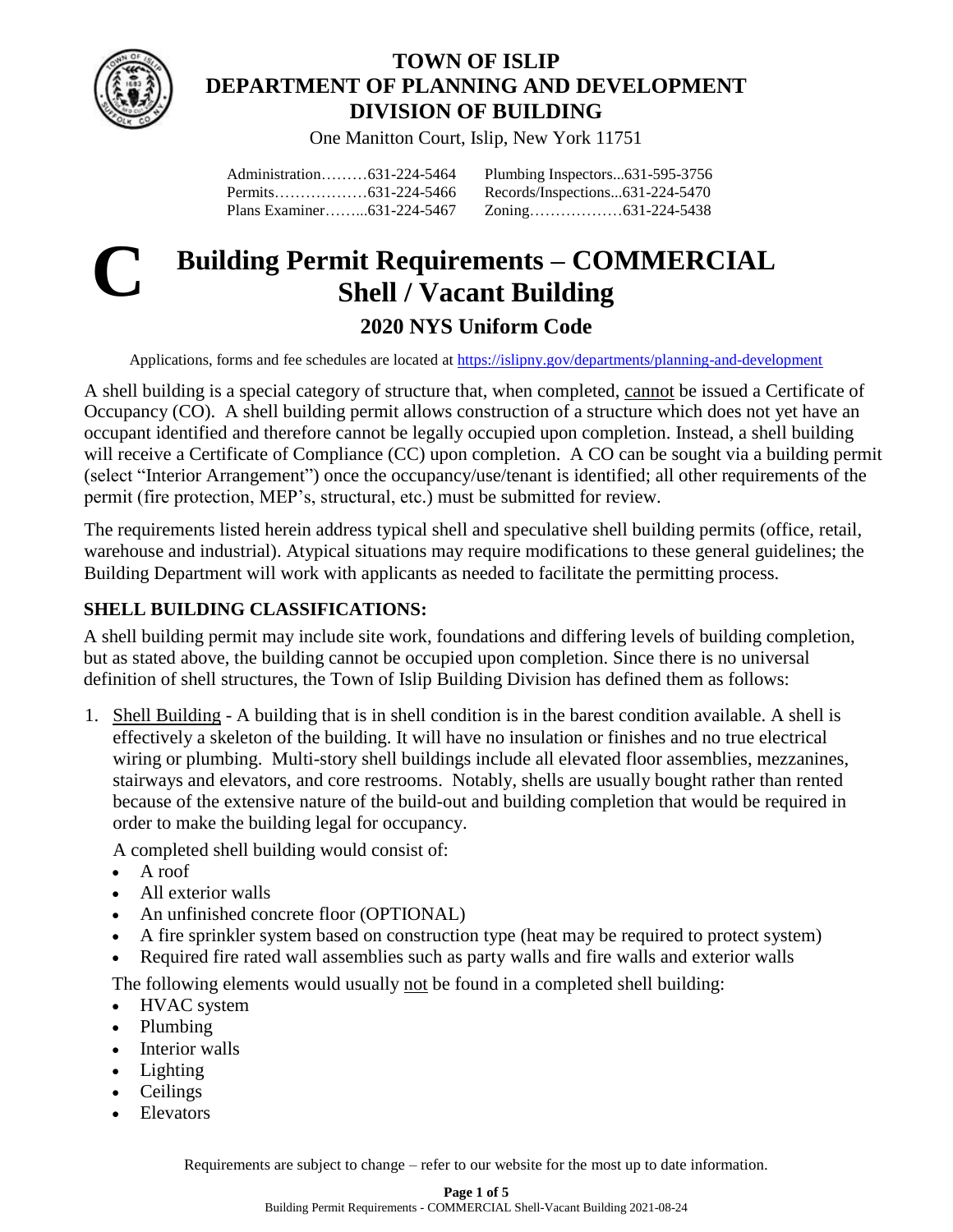- 2. "Speculative" Shell Building: An enclosed building with unfinished interior space; the future occupancy/use/tenant **is unknown**. A speculative shell assumes a code compliant single or multitenant structure with tenant/interior spaces established by associated demising walls and other improvements. Restroom facilities are typically constructed and rough plumbed, with wall and floor finishes applied; the associated plumbing fixtures may or may not be installed. HVAC/ductwork and area lighting are generally roughed in for each space; suspended ceilings may or may not be complete. Fire sprinkler systems/alarms are installed (if required), and required exits are established. A speculative shell building will typically have at least a partial HVAC system installed, ready for distribution by the eventual tenant. There may be a fully functioning core, including electrical closets, mechanical rooms, lobbies, and restrooms. Common speculative shell buildings include strip malls, offices, warehouses and industrial buildings.
- 3. "White Box" or "Vanilla Box": An enclosed building with partially finished interior space; the occupancy/use is known, but the actual tenant may not yet be identified. The interior space may only be minimally finished. Typically, this type of space has exterior walls that have been finished with drywall, interior walls, basic flooring and ceilings, minimal lighting, plumbing, and basic fixtures.)

In all three scenarios, once the shell building is complete, work must stop and the certificate of compliance must be obtained. The buildout must be filed under a separate permit. All buildout work must be done in accordance with the 2020 New York State Uniform Code, **NOT** the 2020 Existing Building Code of NYS. Each ensuing tenant space will be issued its own Certificate of Occupancy.

## **MINIMUM CODE REQUIREMENTS FOR SHELL BUILDING PERMITS:**

It is the responsibility of the Registered Design Professional (RDP) to provide a clear narrative to identify the type of building being proposed and its intended future use, if known. The RDP must show compliance with all the applicable provisions of the 2020 NYS Uniform Code for the proposed work, including construction type, occupancy classification, whether mixed use or single use, heights, areas and separation; Structural importance factors including design loads, structural methodology and analysis; Means of egress, accessibility, fire prevention and life safety systems (sprinklers-alarms-emergency responder radio coverage-monitoring, standpipes), water service, electrical and all other required systems for the proposed work.

There are potential situations that may need to be addressed ahead of time to avoid having to remove or add systems or features at a later stage such as wall separation, accessibility, elevators, sprinklers systems, standpipes, alarms and plumbing fixtures rough-ins to name a few.

The following list of code requirements is not all-inclusive, but are **commonly asked** of the Building Dept:

Fire sprinkler systems shall be provided and installed at the shell stage for projects that are required to be fire sprinklered per the 2020 NYSUC. The building permit plans must include/show appropriate electrical supervision per the 2020 NYSFC and mechanical heating where needed for freeze protection per NFPA 13. For mercantile, warehouse and industrial shell buildings, the fire sprinkler system design criteria is to be provided for the shell permit review (including design area and density, type of fire sprinklers, minimum sprinkler operating pressure(s), maximum storage height and arrangement of speculative commodities, etc.).

For some speculative shell buildings, it may be uncertain if a fire sprinkler system will be required since the future occupant/use/tenant is unknown. The design team may decide not to install a fire sprinkler system at the shell building stage in which case the owner and RDP must acknowledge in writing that they understand fire sprinklers may be required at the tenant finish-out permit stage. Installation of Fire Sprinklers cannot be deferred if it's known that fire sprinklers are required for allowable height and area, exiting, fire area size, minimum fire flow and fire hydrants, etc.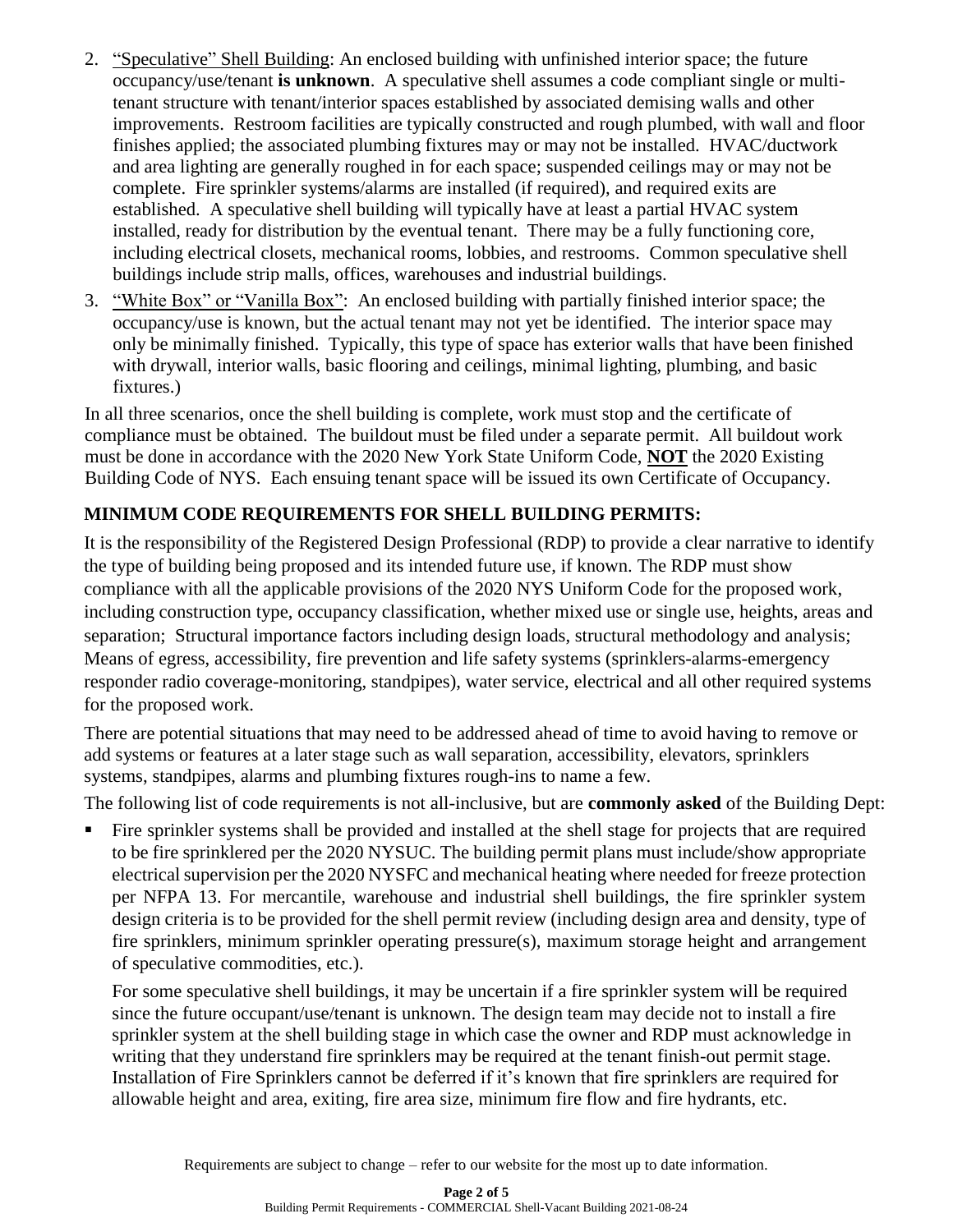- Fire alarm systems are typically occupancy specific and installed with the tenant finish-out permit(s). Full fire alarm systems need not be installed to obtain a CC. However, where fire sprinkler systems are installed and required to be monitored per 2020 NYSFC section 903.4 as amended, the sprinkler monitoring system is required to be installed at the shell permit stage prior to the issuance of the CC.
- Minimum parking, minimum plumbing fixtures, and minimum fire flow requirements will be reviewed at the shell stage based upon the proposed speculative occupancy classifications identified by the RDP. Each of these items may be reviewed again at the tenant finish-out permit(s) to ensure that the proposed parking, plumbing, and fire flow compliance provided at the shell design are adequate for the actual tenant finish-out(s).
- HVAC/MEP/Energy
	- **For speculative and white box buildings:** All building systems related to the building thermal envelope will need to be designed, constructed and inspected per 2020 NYSECCC Section C402 and C401.2 item 2 or ASHRAE 90.1 2016 during the shell permit process.

All mechanical, electrical and plumbing (MEP) systems will need to be designed, constructed and inspected per 2020 NYSECC 401.2 or ASHRAE 90.1 2016. They may be postponed until the interior finish out building permit(s); however, the MEP systems will need to be designed and submitted as part of the ComCheck report during the shell permit process. Future tenants will be responsible to permit, install and inspect the MEP systems that meet the adopted energy code as designed under the shell.

• **For shell buildings:** Where permits are being phased for whatever reason, the building thermal envelope and MEP's may be postponed until the interior finish out stage. Please note, features such as skylights, vestibules, etc. may have to be retrofitted if not addressed accordingly. If the thermal envelope and MEP's are submitted as part of the scope of work, they must meet the same provisions as speculative shell buildings and white box buildings requirements.

### **The following table is for reference only; please check the 2020 NYSUC for all requirements.**

| <b>PLAN REQUIREMENTS</b>                                                            | <b>SHELL</b>    | <b>SPECULATIVE</b> | WHITE/             |
|-------------------------------------------------------------------------------------|-----------------|--------------------|--------------------|
|                                                                                     | <b>BUILDING</b> | <b>SHELL</b>       | <b>VANILLA BOX</b> |
| Designed for a specific Tenant                                                      | <b>NR</b>       | <b>NR</b>          | R                  |
| Designed for a specific Use                                                         | <b>NR</b>       | <b>NR</b>          | $\mathbf{R}$       |
| Exterior walls, property line firewalls, roof structure designed                    | $\mathbf R$     | $\mathbb{R}$       | $\mathbf R$        |
| Elevated floor assemblies, mezzanines, stairways, elevators (multi-story buildings) | $\mathbf R$     | $\mathbb{R}$       | $\mathbf{R}$       |
| Interior slab/floor                                                                 | <b>NR</b>       | R                  | $\mathbf R$        |
| Fire suppression and fire alarm systems (if required)                               | R               | $\mathbf R$        | $\mathbf{R}$       |
| Plumbing (drain, waste, vent, potable water piping and fixtures)                    | <b>NR</b>       | <b>NR</b>          | $\mathbf R$        |
| Heating, Ventilation, Air Conditioning, Exhaust                                     | <b>NR</b>       | $\mathbf R$        | $\mathbf{R}$       |
| Interior walls                                                                      | NR.             | R-if code required | $\mathbf R$        |
| Electrical service for the main building                                            | <b>NR</b>       | $\mathbf R$        | $\mathbf R$        |
| (Note: in Speculative Shell buildings, the house panel which feeds the              |                 |                    |                    |
| circuits for the main building, fire alarm control panel, required exit signs,      |                 |                    |                    |
| emergency lighting and the site electrical will be allowed to be energized)         |                 |                    |                    |
| Fire resistant corridor                                                             | <b>NR</b>       | <b>NR</b>          | $\mathbf R$        |
| Stair or elevator shaft walls                                                       | $\mathbf R$     | R                  | $\mathbf R$        |
| <b>Suffolk County Board of Health</b>                                               | $\mathbb{R}$    | R                  | $\mathbb{R}$       |
| Site Plan                                                                           | $\mathbf R$     | $\mathbb{R}$       | $\mathbf{R}$       |
| Building Permit required to obtain a Certificate of Occupancy                       | $\mathbf R$     | $\mathbf R$        | $\mathbf R$        |
| (Change of Tenant and Interior Arrangement, as applicable)                          |                 |                    |                    |
| $=$ Required<br>R<br>.                                                              |                 |                    |                    |

 $N = Not required at this time (but can be included)$ 

Requirements are subject to change – refer to our website for the most up to date information.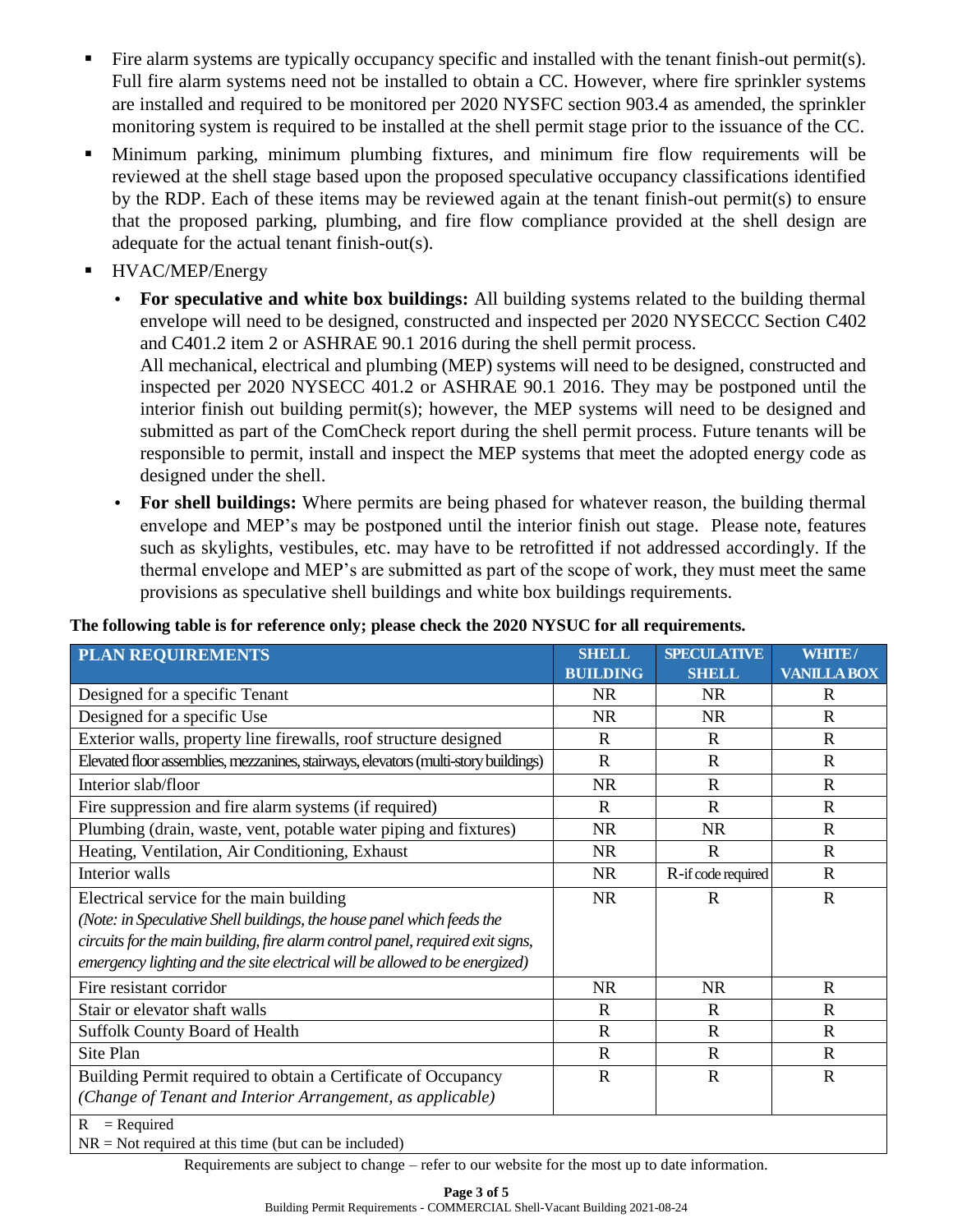### **APPLICATION SUBMISSION REQUIREMENTS**:

- 1. Approved Site Plan: In order to apply for a building permit, there must be an approved site plan.
- 2. Method of submittal:
	- a. Electronic Submittal (preferred) Please refer to the Building Permit [Electronic Submittal Process](https://islipny.gov/building-division-permits-list/986-document-upload-instructions-for-electronic-submissions-building/file) flyer on our website. No hardcopies of documents are required with the initial electronic submission unless otherwise referenced in the flyer. Our staff will advise you on the total number of hardcopy documents required prior to permit issuance.
	- b. Hardcopy Submittal Applications can be mailed or placed in our drop-off bin; see our [webpage](https://islipny.gov/departments/planning-and-development/building-division-permits-section) for normal business hours. We will advise you on the total number of hardcopy documents required prior to permit issuance. Documents must also be uploaded prior to permit review.
- 3. Application: A Building Permit Application (select "Shell Building", "Speculative" or "Vanilla/White Box") must be completed in its entirety.
- 4. Fee: A non-refundable [fee](https://www.islipny.gov/building-division-permits-list/49-fee-schedule-for-the-building-division-residential/file) is due at time of application.
- 5. Commercial Plan Intake Checklist-New Building RDP must fill out the [Intake Checklist](file://///pddata/blddata/Administration/Applications%20&%20Forms/Amendment%20to%20Certificate%20of%20Occuhttps:/islipny.gov/building-division-permits-list/1040-building-permit-requirements-commercial-plan-intake-checklist-new-building/filepancy%20Permit%20Application%202019-02-13.pdf) in its entirety. If the plans do not conform with the requirements, the application will not be accepted for processing.
- 6. Survey: An accurate survey, signed and sealed by a NYS licensed surveyor, showing existing site structures and improvements. Survey shall include names of adjacent roadways; property line bearings and distances; tie distance to nearest street corner; lot area; tax lot information; dimension of existing structures; heights of perimeter improvements (fences, walls, etc.); distances from existing structures and perimeter improvements to property lines; and road improvements abutting the site. The survey must be drawn to scale and be less than one (1) year old.
- 7. Deed: A copy of the deed is required if the Towns records do not match the application.
- 8. Suffolk County Health Department Approval: Suffolk County Health Department approval is required for shell building permits; applicants are responsible to contact this agency directly for their requirements. If the "Use" on the plans approved by the Suffolk County Health Department does not match the plans submitted to the Town, a new application will need to be filed with the Suffolk County Health Department.
- 9. Letter of Use / Letter of Intent: ALL requested details on the Building Permit [Letter of Use-Letter of Intent](https://islipny.gov/building-division-permits-list/847-letter-of-use-letter-of-intent-requirements/file)  [Requirements form](https://islipny.gov/building-division-permits-list/847-letter-of-use-letter-of-intent-requirements/file) must be provided.
- 10. Truss Permit: If wood floors and roof trusses are proposed, a Truss Sign Permit is required. A separate building permit application (select "Truss Sign") should be submitted to the Building Department along with an actual sample of the truss sign, the \$50.00 application fee, and signed and sealed truss drawings with bracing requirements, connections and placement plans.
- 11. Construction Documents:
	- a. Plans must be signed and sealed by a NYS Registered Design Professional (RDP).
	- b. The cover sheet must clearly state "These plans have been prepared for a building shell only. Construction will cease at the completion of the shell building and the owner shall only obtain a Certificate of Compliance. This building is not to be occupied until Building Permits are applied for and obtained for each new occupancy and the building is completed, inspected and issued a Certificate of Occupancy".
	- c. Plans must be marked "*For Construction"*. Drawings marked with any of the following will not be accepted: "*Preliminary", "For Bidding Only",* "*Not for Construction"*, "*See Code Section xxx", "For Diagrammatic Use Only"*.
	- d. Plans must be drawn to scale on sheets no larger than 24" x 36". Plans must be folded; if the plan sets are too large to fold, rolled sets will be accepted.

Requirements are subject to change – refer to our website for the most up to date information.